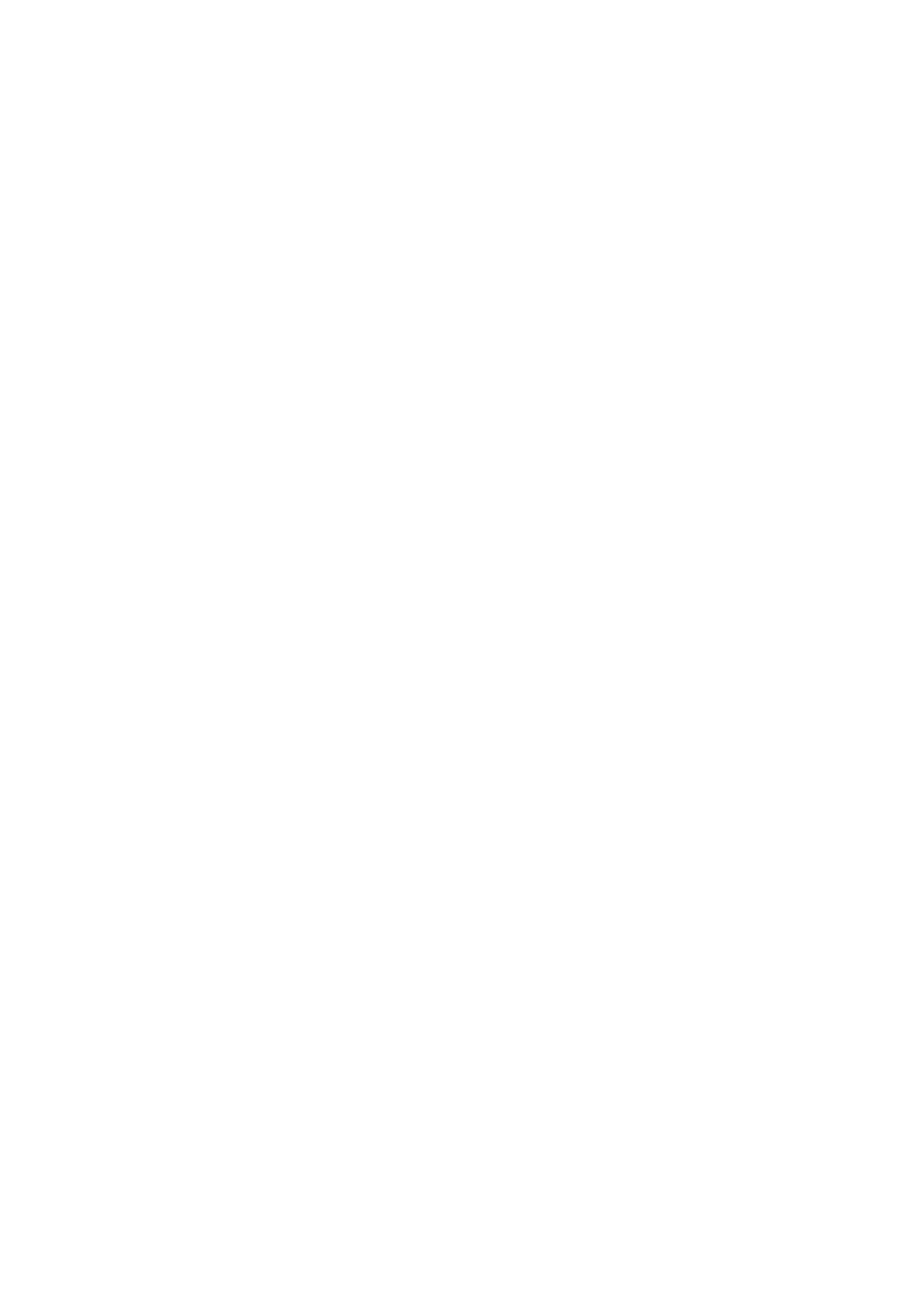## **Table of Contents**

**Contract Service** 

| <b>Bone Bed Preparation</b><br><b>Cement Delivery</b><br>Pressurisation |
|-------------------------------------------------------------------------|
|                                                                         |
|                                                                         |
|                                                                         |
|                                                                         |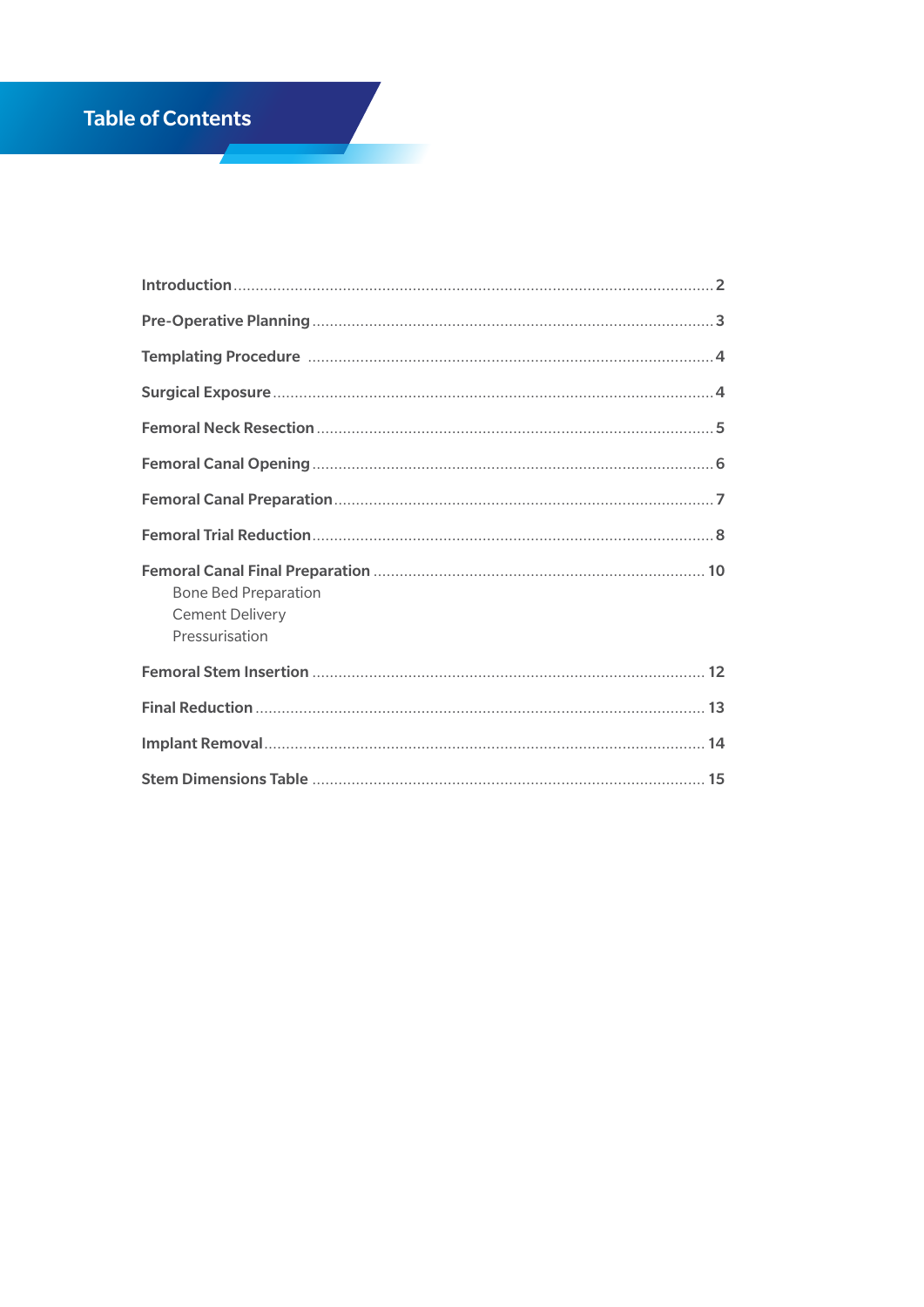#### **Introduction**

Collarless, polished tapered stems have been proven successful during more than 25 years of clinical  $use.<sup>1-4,8</sup>$ 

The CPT Hip System has continued this tradition of success since its introduction in the early 1990s. 1,4,5,8 The CPT femoral system provides improved kinematic function by offering up to three offsets for each stem body size. Zimmer Biomet utilizes the strength of cobalt chromium to engineer offset designs that allow the surgeon to change from standard offset to extended offset to extra extended offset without the need to re-rasp. The collarless design also helps simplify leg length adjustments.

The CPT Hip System is a complete offering that encompasses two small stems, six primary sizes, and seven long stems. Two of the six primary stems are available with standard and extended offsets, and the other four primary stems are available with standard, extended, and extra-extended offsets. The 12/14 taper at the head/neck interface enables a wide selection of femoral head/stem combinations and the optimized neck geometry enhances range of motion.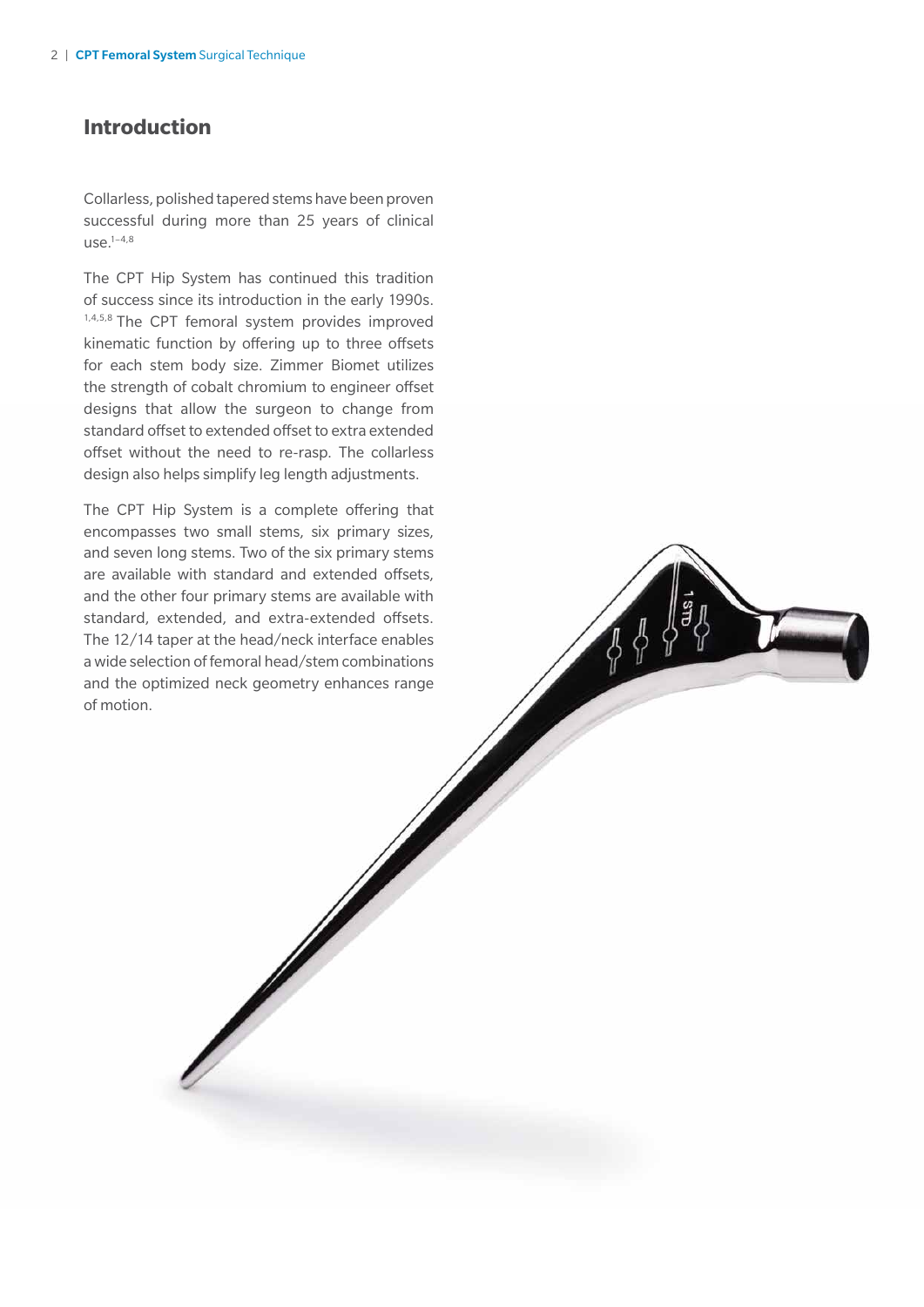

Figure 1

### Pre-Operative Planning

Selection of the appropriate femoral component is attained through careful pre-operative planning. This can be achieved manually using available X-ray templates (Figure 1).

Position the X-ray template onto the antero-posterior radiograph to best decide correct resection level, adequate implant size and cement mantle thickness. X-ray magnification, 120% or 150%, should be taken into consideration when selecting templates.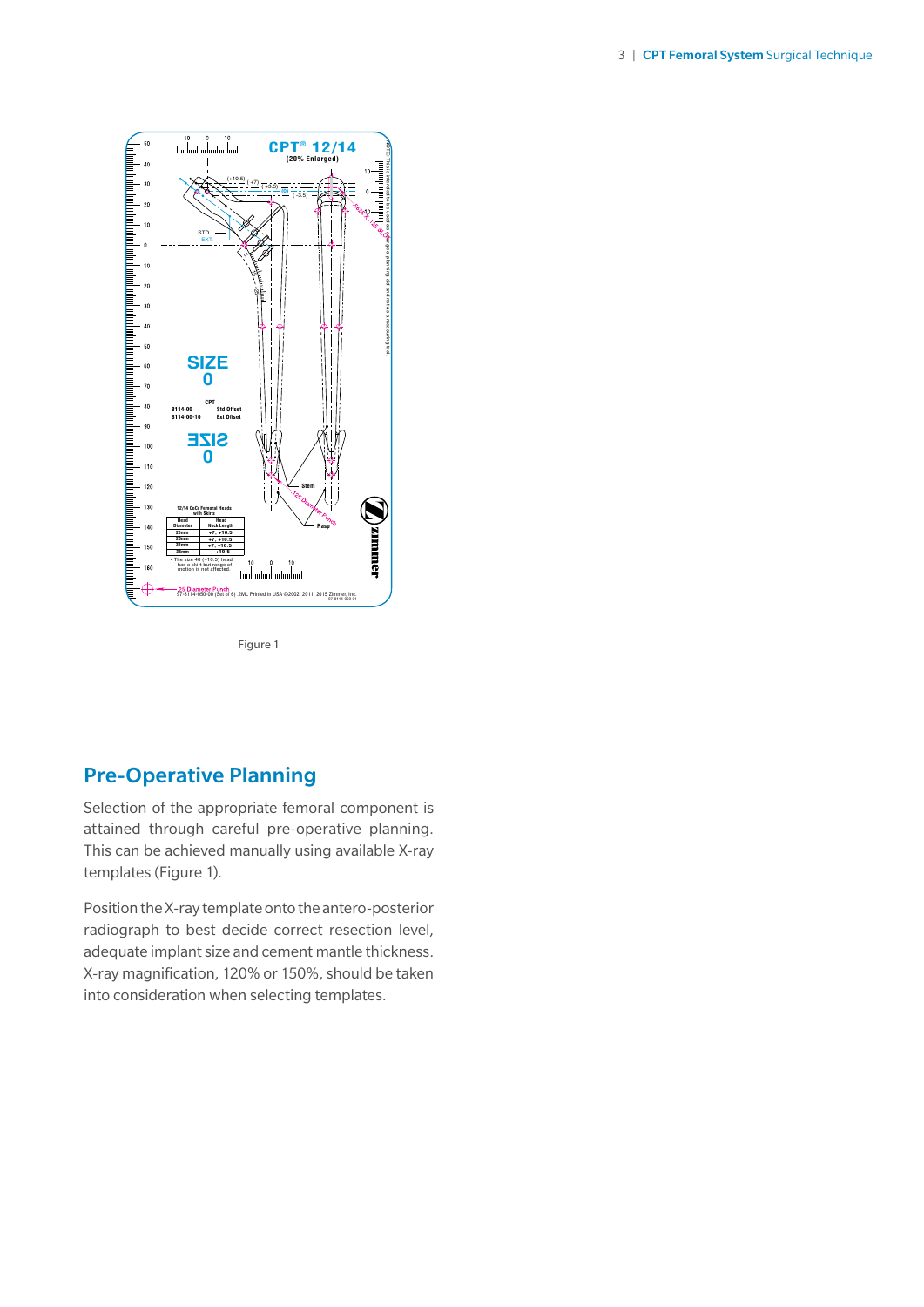



Figure 2 Figure 3

#### Templating Procedure

The aim of templating is to plan for correct size and position of the implants, restore the hip center of rotation, femoral offset and leg length.

Templating typically begins on the contralateral hip with a true A/P radiograph (Figure 2). First choose the correct cup size and then the femoral head center of rotation.

On the operative side, mark the anatomic center of the femoral head. Using the appropriate template, align the midline of the implant with the anatomical axis of the femoral canal. Move the template vertically so the selected head level mark overlays the planned center of the femoral head. Select the stem size considering adequate cement mantle. The dotted line on the templates represents the width of about 2 mm cement mantle.

Stem oversizing should be avoided. It is recommended that a sufficient bed of proximal cancellous bone be preserved for bone cement interlock. Once the appropriate stem size has been chosen, note the resection level and corresponding stem depth mark.

#### Surgical Exposure

The CPT stem can be implanted using most of the standard approaches for total hip arthroplasty. The goal is to gain adequate exposure of the proximal femur (Figure 3). This is essential for effective preparation of the endosteal surface of the bone, cementation and correct alignment of the prosthesis.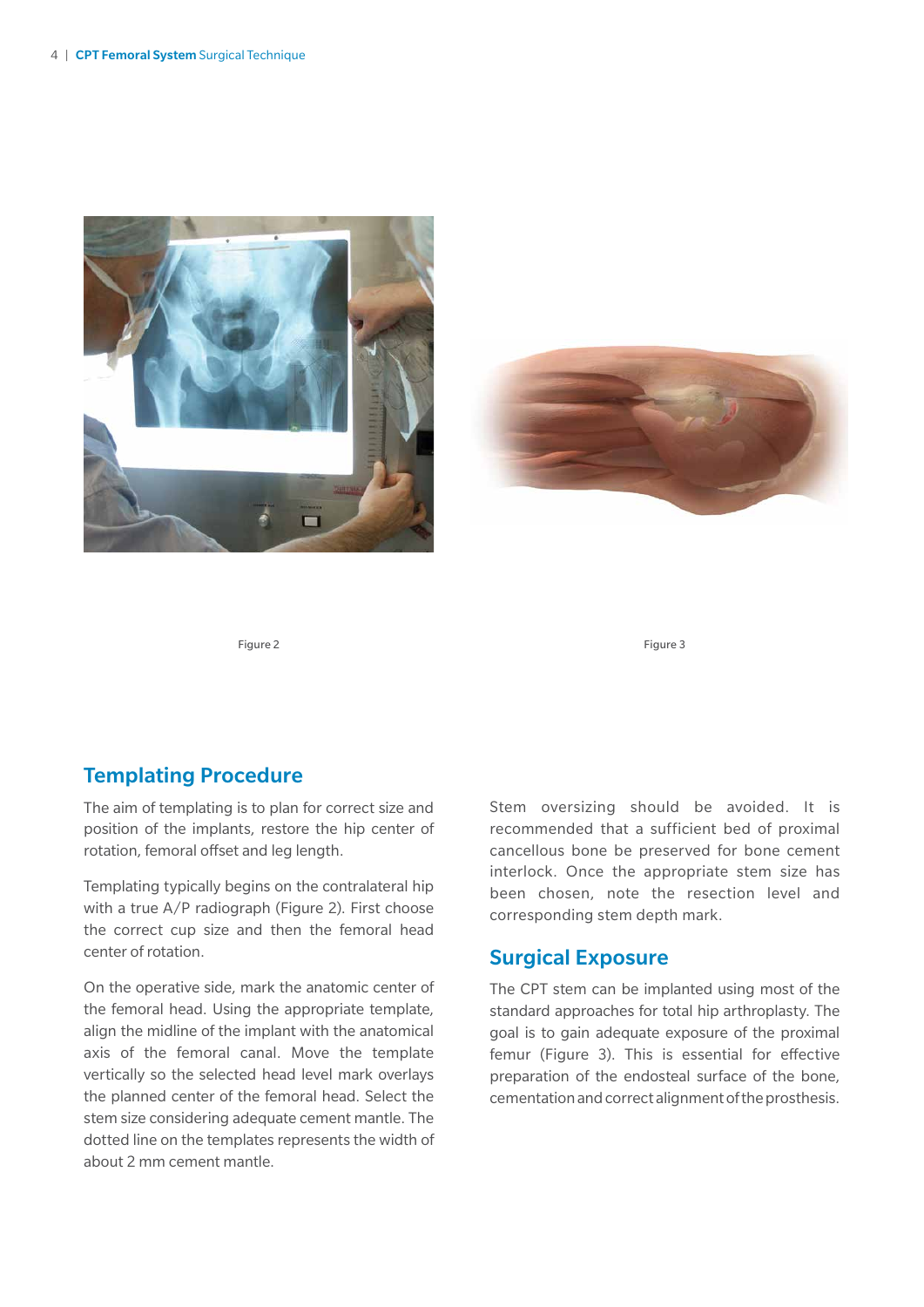

45º

Figure 4 Figure 5

# Femoral Neck Resection

Exposing the femoral neck may be assisted by retractors placed superiorly and inferiorly. The neck osteotomy level will vary depending on the size of the patient, the neck angle, and preoperative templating. The versatility of the collarless CPT Stem allows a wide range of insertion levels.

Resection level may be determined in a number of ways, including the following:

- 1.Place a finger above the lesser trochanter, approximating 2 cm.
- 2.Use the osteotomy guide provided with the CPT System (Figure 4). If you choose to use the osteotomy guide, please note that one guide is provided for all stem sizes. Superimpose the guide on the proximal femur. The longitudinal axis of the guide should be parallel to the longitudinal axis of the femur. Position the appropriate slot on the osteotomy guide over the femoral head center of rotation.

If preferred, the osteotomy guide can also be positioned by using the scale on the medial edge of the guide to move the templated distance above the lesser trochanter, or by aligning the lateral slots with the tip of the greater trochanter.

3.Determine the midpoint between the lesser trochanter and the femoral head in relatively normal anatomical situations.

The level of osteotomy may be marked with either a saw or methylene blue. Note that the angle of the osteotomy cut is approximately 45 degrees to the long axis of the femur (Figure 5). Make the cut with a reciprocating saw in the neutral plane.

**■ Note:** The slot labeled "STD/EXT" is used for both the standard and extended offset stems, and the slot labeled "XEXT" is used for the extraextended offset stems. Both refer to the neutral (+0 mm) head center.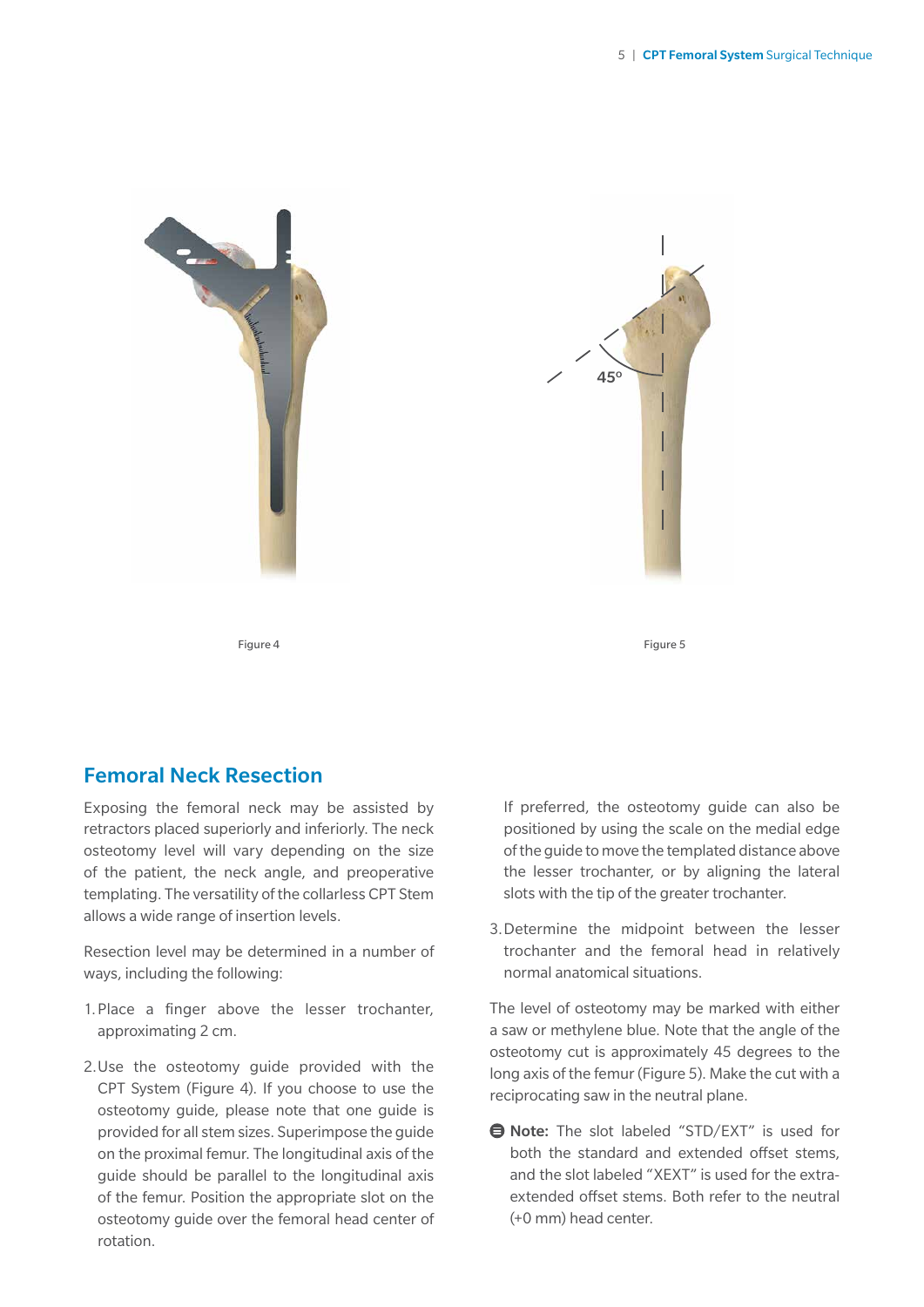

Figure 6 Figure 7

#### Femoral Canal Opening

Open the proximal femur to the piriformis fossa by using the box osteotome (Figure 6) or a combination of a gauge, rongeurs or the starter awl. A burr may be helpful in sclerotic bone.

Locate and open the femoral canal using the blunt starter awl or a sharp T-handle reamer for sclerotic bone. Use the medium awl and large awl in progression to widen the femoral canal while working laterally and posteriorly into the greater trochanter. Ensure that the awls are aligned axially within the femoral canal (Figure 7), using femoral landmarks and the knee as guides. Caution should be exercised if using the larger T-handle awls in small diameter canals.

To help reduce the risk of varus positioning, it is important to remove medial bone in the area of the greater trochanter. This will allow the canal to be opened so that the rasps and femoral component may be inserted along the femoral axis.

 $\bigoplus$  **Note:** The use of trochanteric power reamers should be confined to removing only lateral trochanteric bone.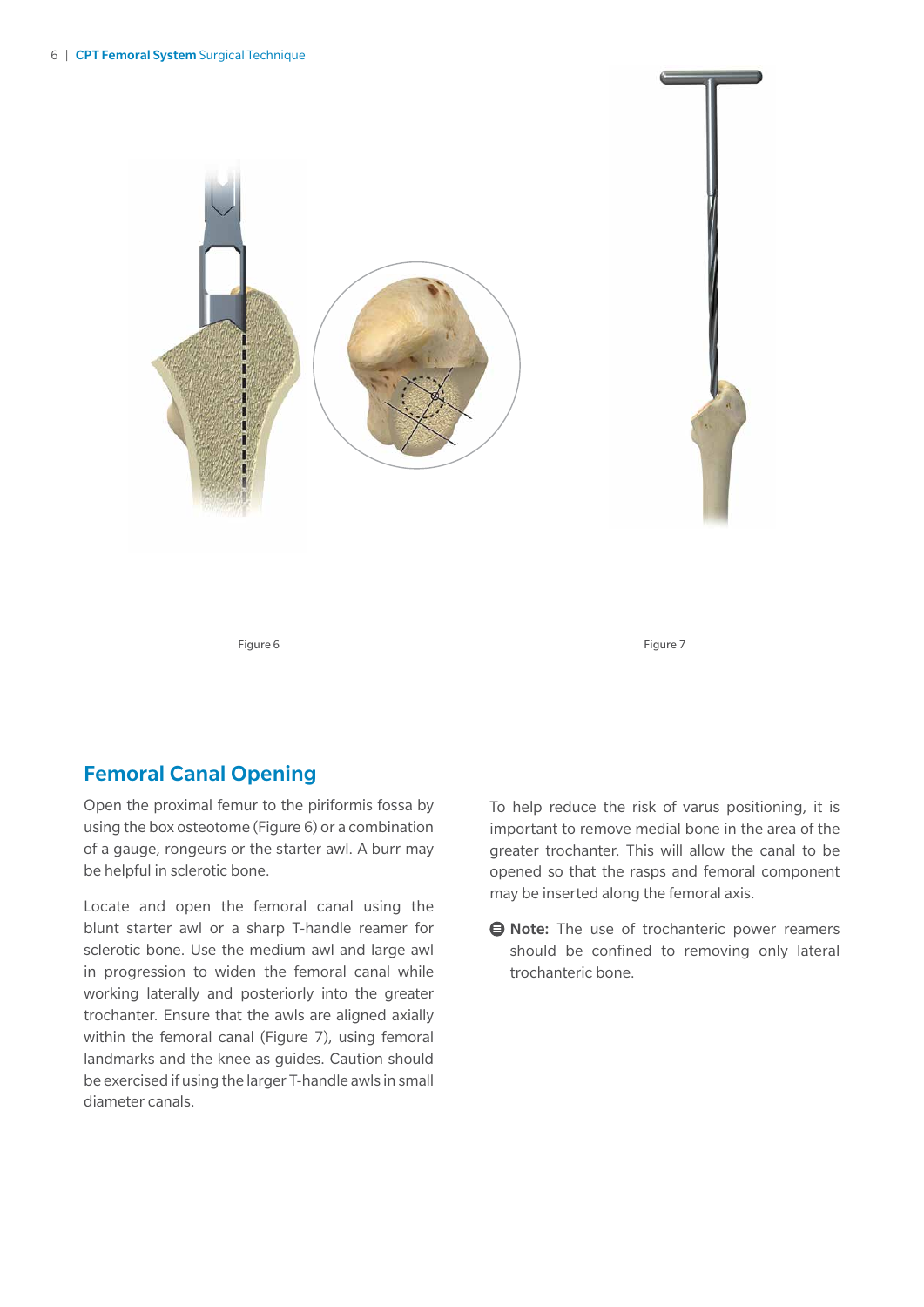

#### Femoral Canal Preparation

Begin femoral rasping with a rasp that is one to two sizes smaller than the templated size (Figure 8). Then use sequentially larger rasps until reaching the templated size, or until obtaining adequate resistance. Avoid over-rasping; leave an adequate bed of 3 mm to 4 mm of cancellous bone proximally. The entire procedure may be achieved through hand rasping only, using light taps with the mallet to dislodge the rasp. Alternatively, the mallet may be used gently to insert the rasps. The rasps should advance with each moderate mallet blows. Do not tap the rasp again once it has stopped advancing.

Rasp laterally and posteriorly in the femoral neck to aid in optimal placement of the Rasp and final component. Anteversion may be determined by choosing a standard degree of anteversion of approximately 10 degrees or by the patient's natural anteversion or at the surgeon's discretion based on the particular patient.

Soft cancellous bone may be removed with a curette from regions where the rasp did not reach, especially laterally and medially at the level of the lesser trochanter.

**e** Note: Power reamers should not be used to prepare the femoral canal as damage to the endosteal surface of the femur compromises cement interdigitation into cancellous bone.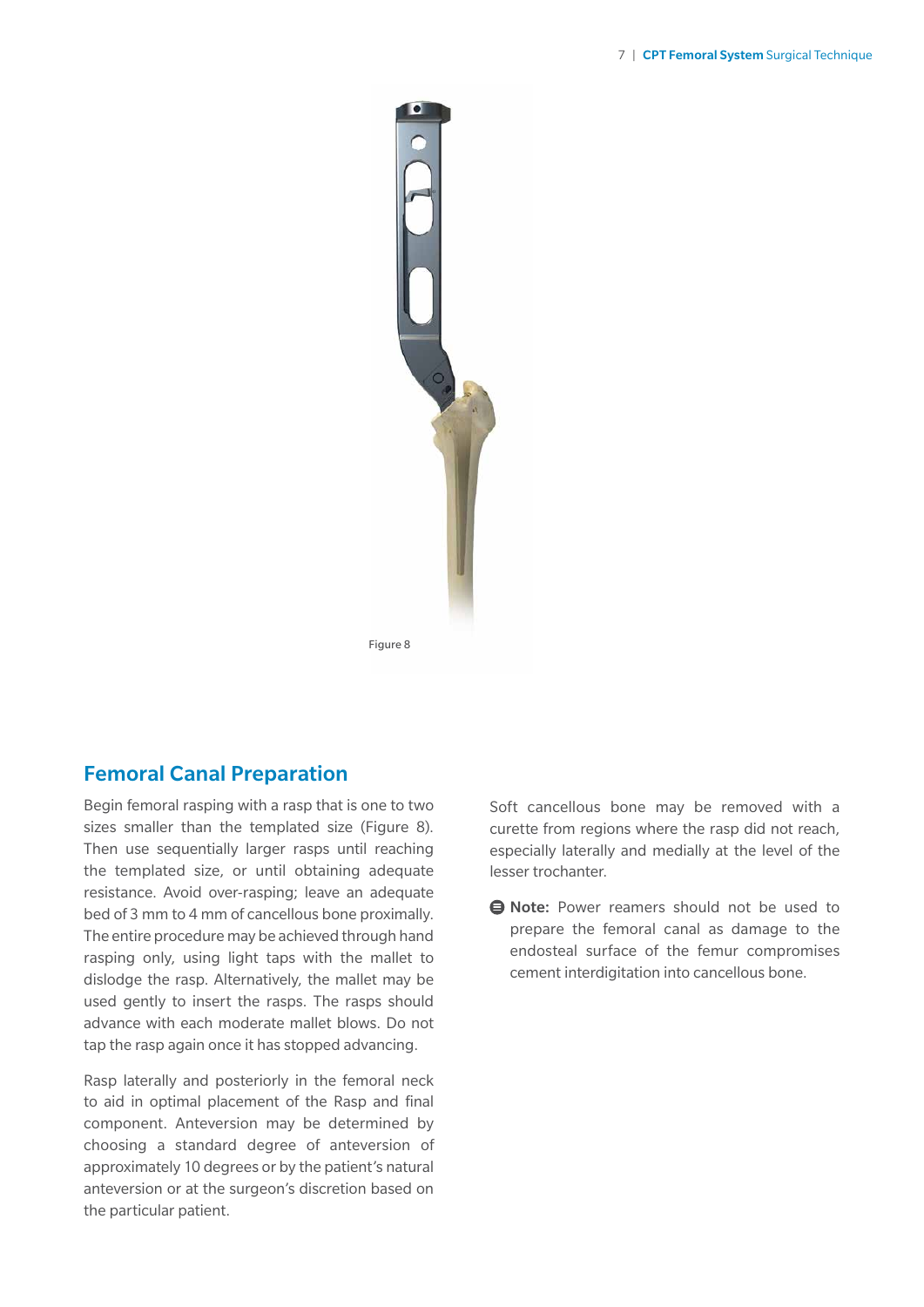



Figure 11

#### Femoral Trial Reduction

The CPT femoral system offers up to three offset options for each stem body size to help re-establish the femoral head center. A rasp is available for each stem size; however, a cone provisional is provided for each offset (Figure 9). The Cone Provisionals are labeled "STD", "EXT", and "XEXT" for standard, extended, and extra-extended offsets, respectively. An etch mark on the Cone Provisional corresponds to the etch mark 5 mm above the osteotomy line on the stem.

 $\bigoplus$  Note: Stem Provisionals are only provided for the small and extra-small stems (Figure 10). Small and extra-small Stem Provisionals model the stem and the cement mantle, so there is an increase in cross section at the osteotomy line

CPT rasps have depth indicator holes that correspond to the depth indicator markings on the final implant (Figure 11). These indicators are 5 mm apart.

#### Depth Indicators Below Osteotomy Line

| <b>Stem Size STD</b> |               | <b>EXT</b>    | <b>XEXT</b>   |
|----------------------|---------------|---------------|---------------|
| Small                |               | na            | na            |
| X-Small              |               | na            | na            |
|                      | $\mathcal{P}$ |               | na            |
|                      | $\mathcal{P}$ |               | na            |
| 2                    | $\mathcal{P}$ | $\mathcal{P}$ |               |
| 3                    | $\mathcal{P}$ | 2             | 2             |
|                      | $\mathcal{P}$ | 2             | $\mathcal{P}$ |
|                      |               |               |               |

*Small and X-small have no depth indicator above the osteotomy line. All other stems have one indicator above the osteotomy line.*

 $\bigoplus$  Note: In some instances there may be more depth indicators on the rasp than on the final implant. The number of depth indicators decreases with increased offset.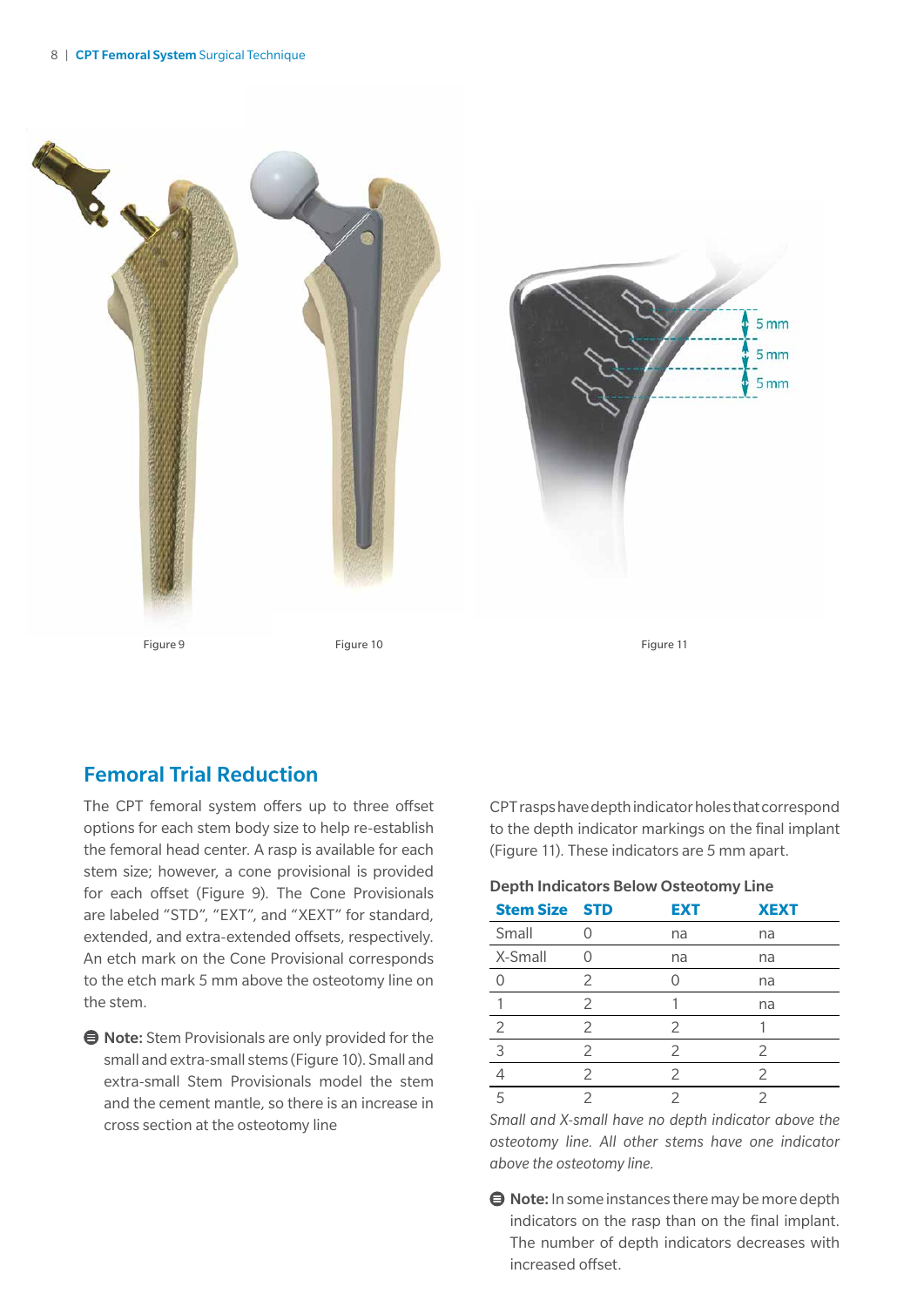

## Femoral Trial Reduction (cont.)

Perform a trial reduction using the head pusher (Figure 12). Aim for a neutral head center (+0 mm) to avoid the need for a skirted head (+7.0 mm and +10.5 mm). Assess range of motion, soft tissue tension, joint stability and leg length. Repeat trial reduction procedure with different neck and head offsets and, if needed, different broach implantation depths until joint stability and desired leg length have been achieved.

If good proximal bone is present and it is desired to seat the stem slightly proud, insert a trial locating pin into the appropriate hole to maintain the proud position during trial reduction (Figure 13).

Where proximal femoral bone stock is missing or insufficient, the stem should not be seated proud. Note the insertion depth.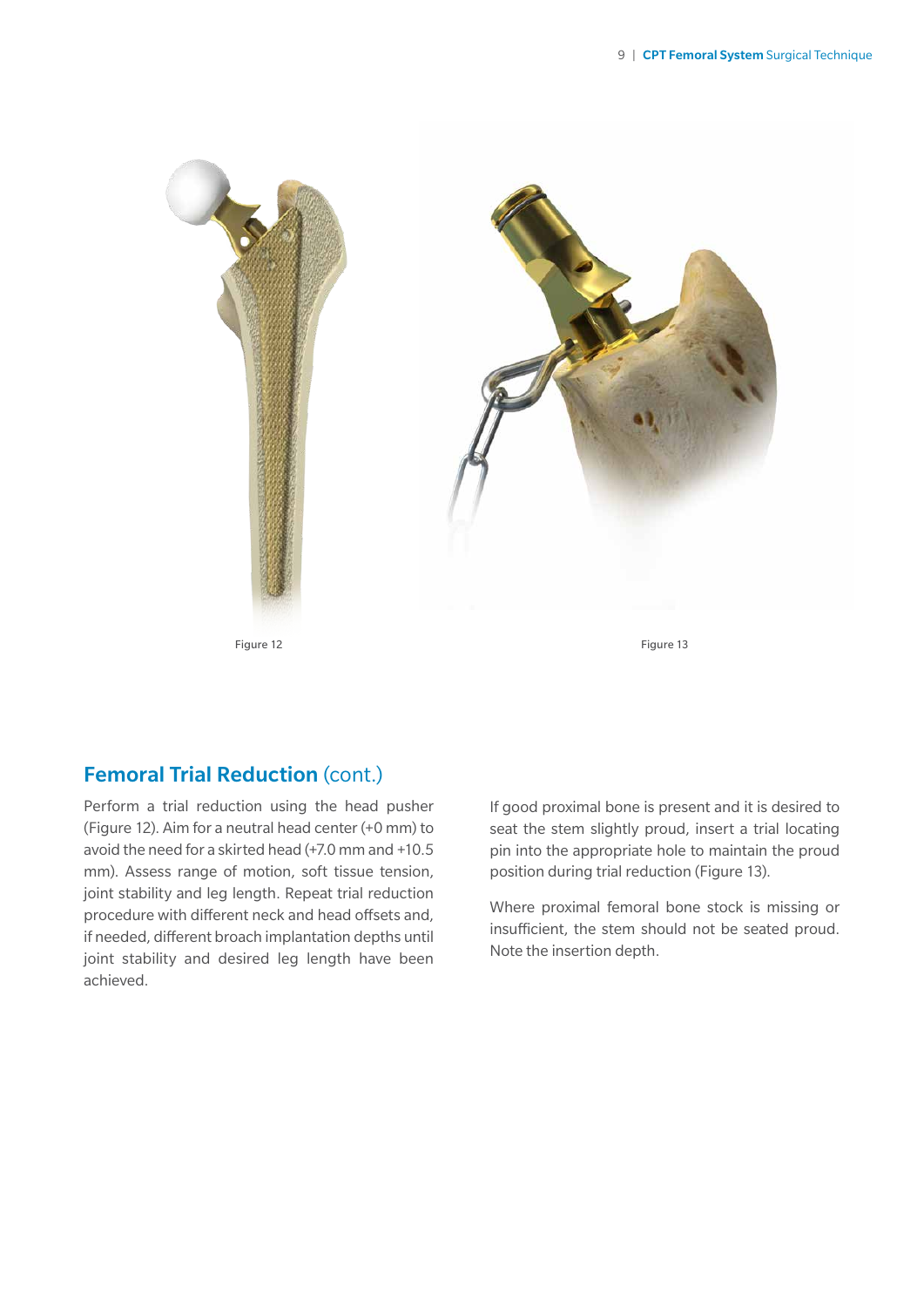



Figure 14 Figure 15

## Femoral Canal Final Preparation

#### Bone Bed Preparation

Use the medullary canal sizers to determine the appropriate size of the Allen Medullary Bone Plug. One technique is to use the plug with the core size that corresponds to the last sizer that passed through the isthmus.

Use the disposable Allen Medullary Bone Plug Inserter to insert the bone plug to the mark on the inserter which corresponds to approximately 2.5 cm below the tip of the stem. If preferred, use the Allen Plug Metal Inserter.

This instrument has marks on one side which indicate the depth of insertion of the plug for different stems (Figure 14). The other side of the inserter has marks every centimeter.

Thoroughly clean the femoral shaft using pulse lavage, and dry the femoral shaft to remove any loose debris from the cancellous surface (Figure 15). This final preparation is essential for cement penetration into cancellous bone and strong bone/cement micro-interlock. Utilising pulse lavage may also help reduce the risk of embolism during cement insertion.

For cementing guidance, please refer to Zimmer Biomet's Modern Cementing Technique for Hip Arthroplasty.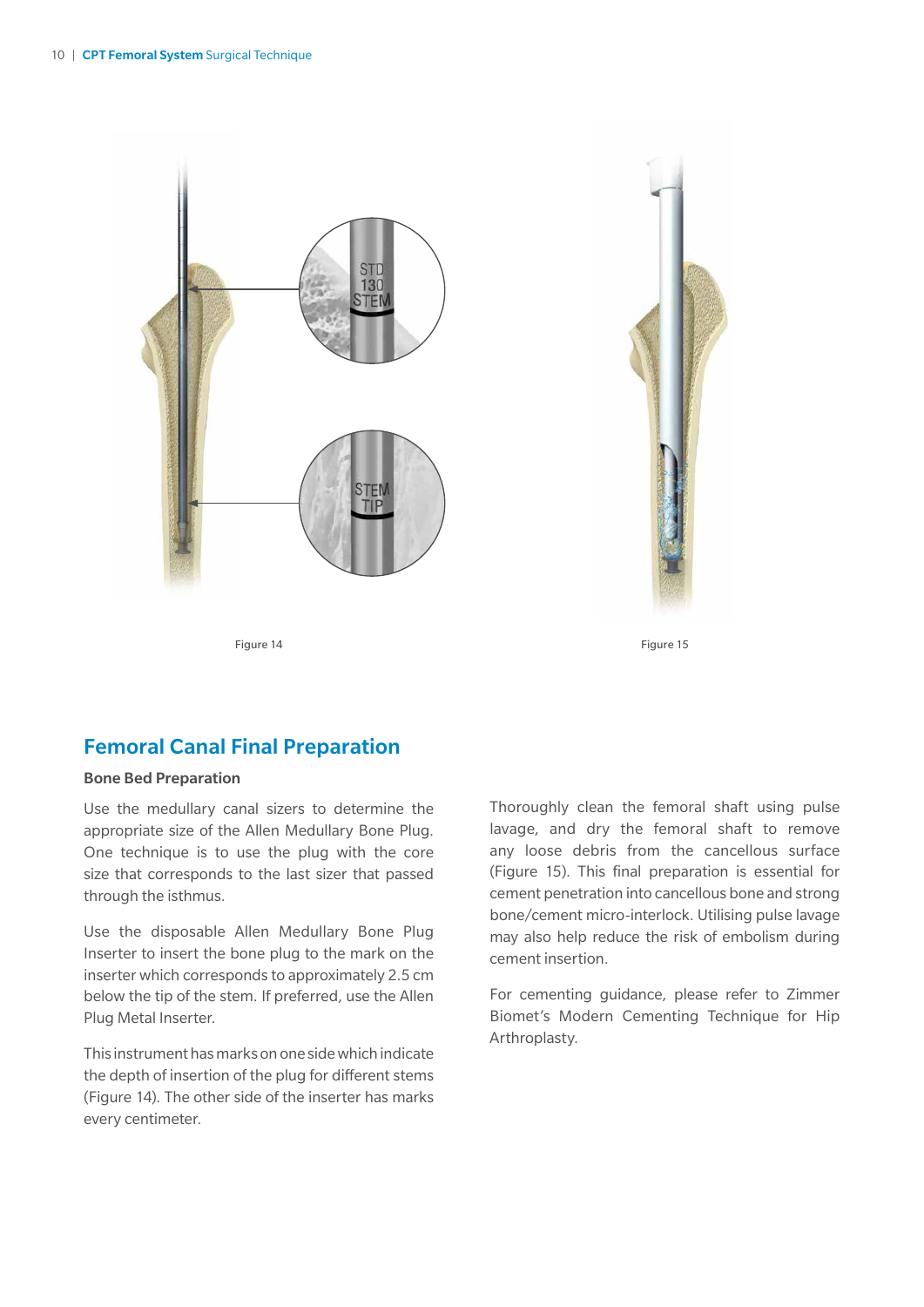



Figure 16 Figure 17

## Femoral Canal Final Preparation (cont.)

#### Cement Delivery

Introduce cement into the plugged femoral canal in a retrograde fashion, moving the cement gun nozzle out as the canal fills with cement (Figure 16). This technique has been reported to reduce the risk of air entrapment, prevent porosity in the cement mantle and reduce risk of revision for aseptic loosening by 20%.9

**e** Note: Delivery of cement to the bone, should never be done when the cement is in low viscosity stage.

#### Pressurisation

Once the femoral canal is filled with cement, snap off the redundant nozzle and apply the proximal pressuriser and support plate against the resected femoral neck to pressurise cement (Figure 17). A positive sign of pressurisation is marrow extrusion from the proximal femur. Cement pressurisation has been shown to achieve greater penetration into the cancellous bone, thereby improving the bone cement interlock and enhancing cement strength.2

Pressure needs to be maintained until cement is sufficiently doughy to withstand bleeding from the endosteal surface of the femoral canal. The cement polymerisation time varies depending on the type of cement used, temperature and humidity.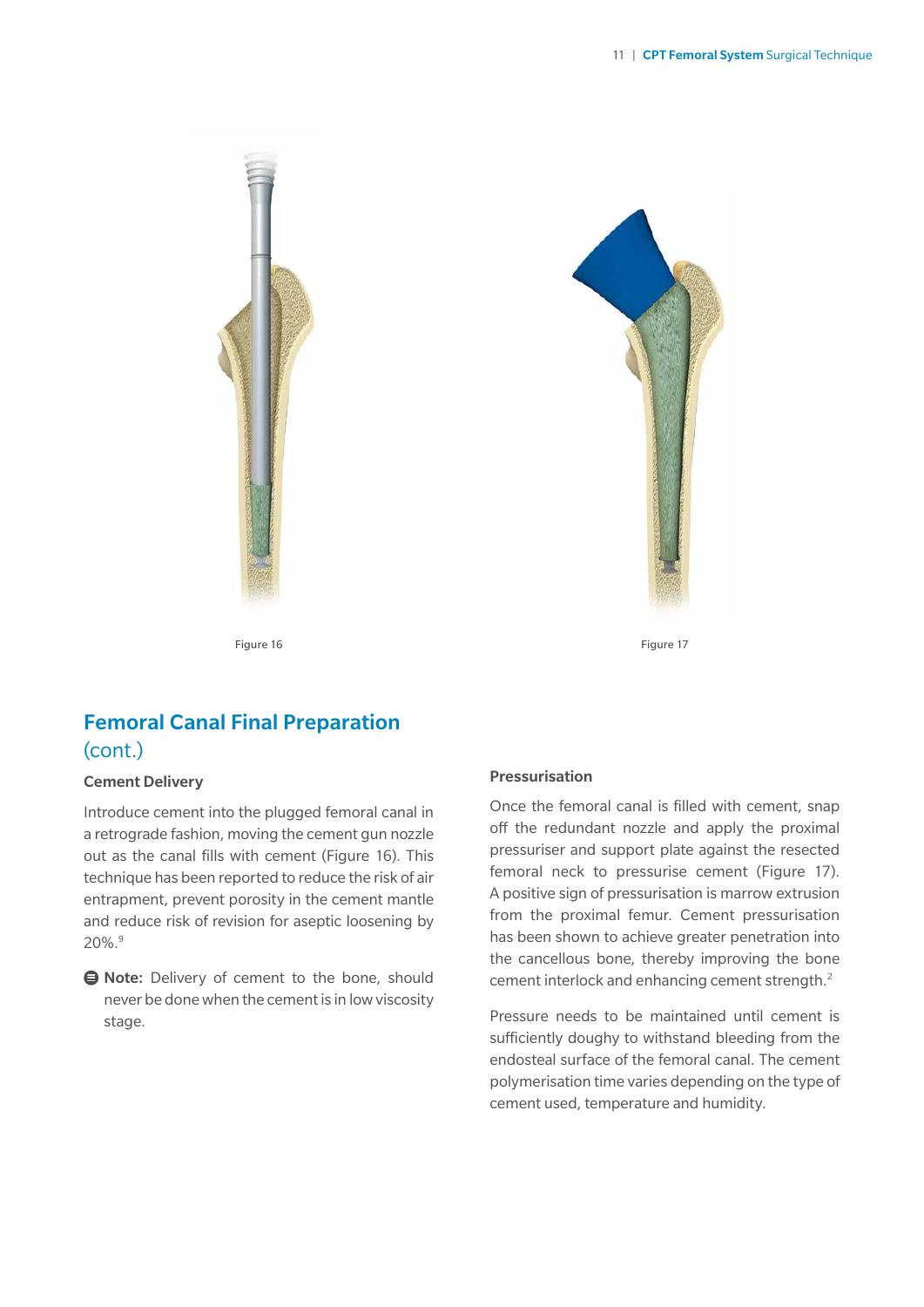



#### Femoral Stem Insertion

Attach the distal centralizer to the femoral stem by pushing it on with a twisting motion. Two distal centralizers are available. The standard distal centralizer has wings and is recommended for use with sizes 1 through 5, as well as long stems. The revision distal centralizer has no wings and is used with sizes extra-small, small and 0, as well as during impaction grafting procedures. The recommended centralizer is packaged with the stem.

Attach the femoral component to the stem inserter by placing the release lever in the engage position, marked "E" (Figure 18a), and turning the barrel to loosely thread the inserter onto the stem (Figure 19). Do not overtighten. A small protuberance on the inserter adjacent to the screw attachment engages the dimple on the stem shoulder to control component anteversion during insertion.

**● Note:** Extra-small stem does not have a threaded hole or a dimple for insertion and should be inserted by hand.

The stem inserter has a mark along the stem center line to aid in insertion. The stem inserter also has a threaded hole between the handle and barrel to assemble the anteversion rod which may be assembled on either side and represents a reference for zero degrees of anteversion (Figure 19).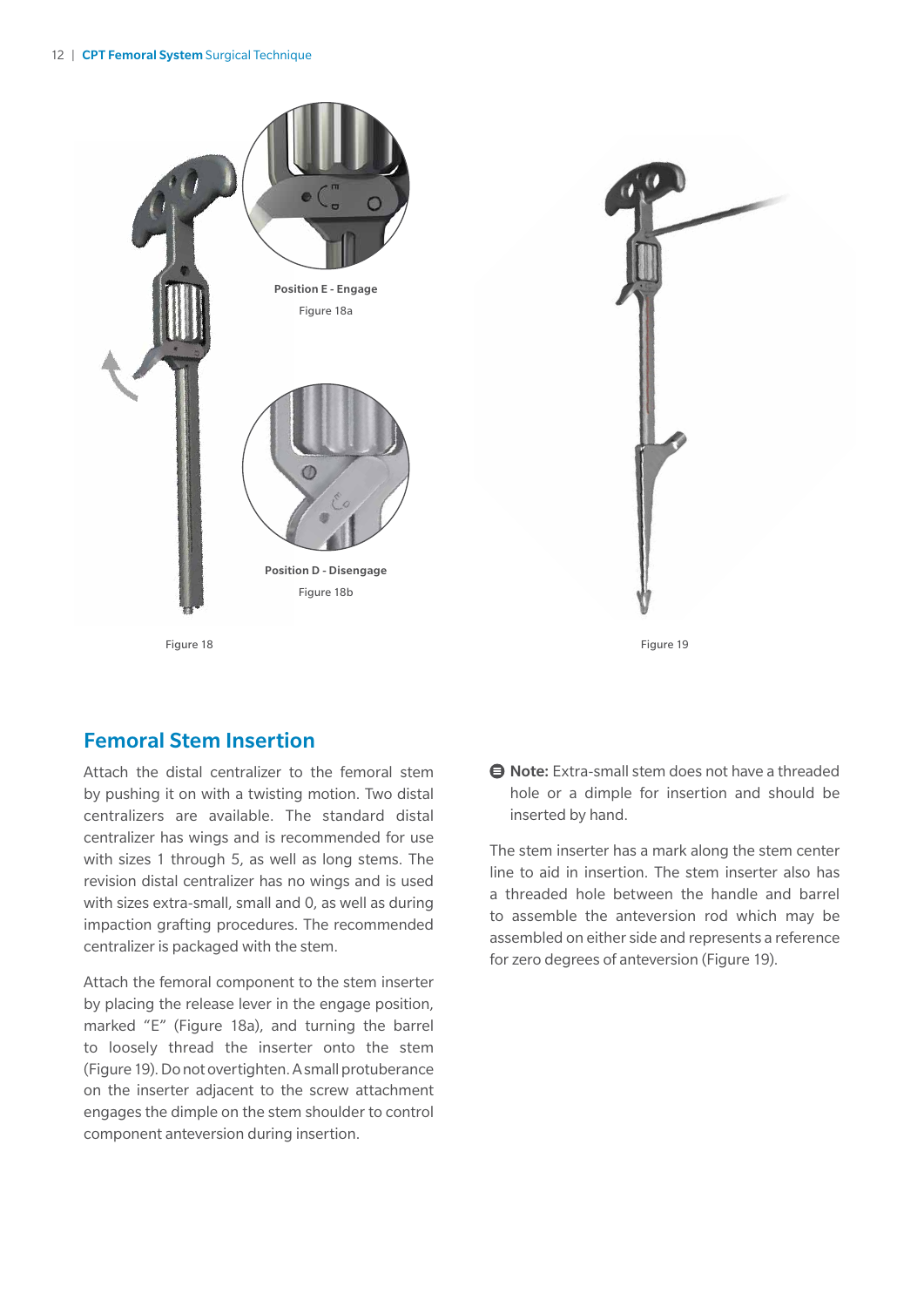



Insert the stem tending towards valgus.

Place the thumb or finger over the medial anterior femoral neck while inserting the stem to maintain cement pressure (Figure 20).

This will help maintain the stem aligned axially, without moving into varus or shifting anteriorly. There should be 4 mm of cement on the medial side of the stem.

Slowly advance the stem into the cement mantle.

Pause approximately a centimeter proud to make sure the cement is viscous enough to support the stem. Insert the stem to the final position as determined by the depth /alignment marks on the stem and the mark on the femoral neck.

It is recommended to gently push a small amount of lateral cement over the lateral shoulder of the stem with a curette or finger. This helps prevent the remote possibility of the stem backing out

inadvertently should a postoperative dislocation require reduction.

Continue to support the inserter while flipping the release lever to the disengage position marked "D" (Figure 18b), unscrewing the barrel and removing the inserter.

#### Final Reduction

If desired, once cement has cured, complete a further trial reduction using the appropriate trial heads. Check range of motion, joint stability, soft tissue tension and leg length.

After fully seating the femoral component, position the modular head onto the dry and clean surface of the trunnion (Figure 21). Fully seat the modular head by means of firm axial impaction, utilizing the modular head impactor and mallet.

Once the definitive modular femoral head has been attached to the femoral stem, reduce the hip joint.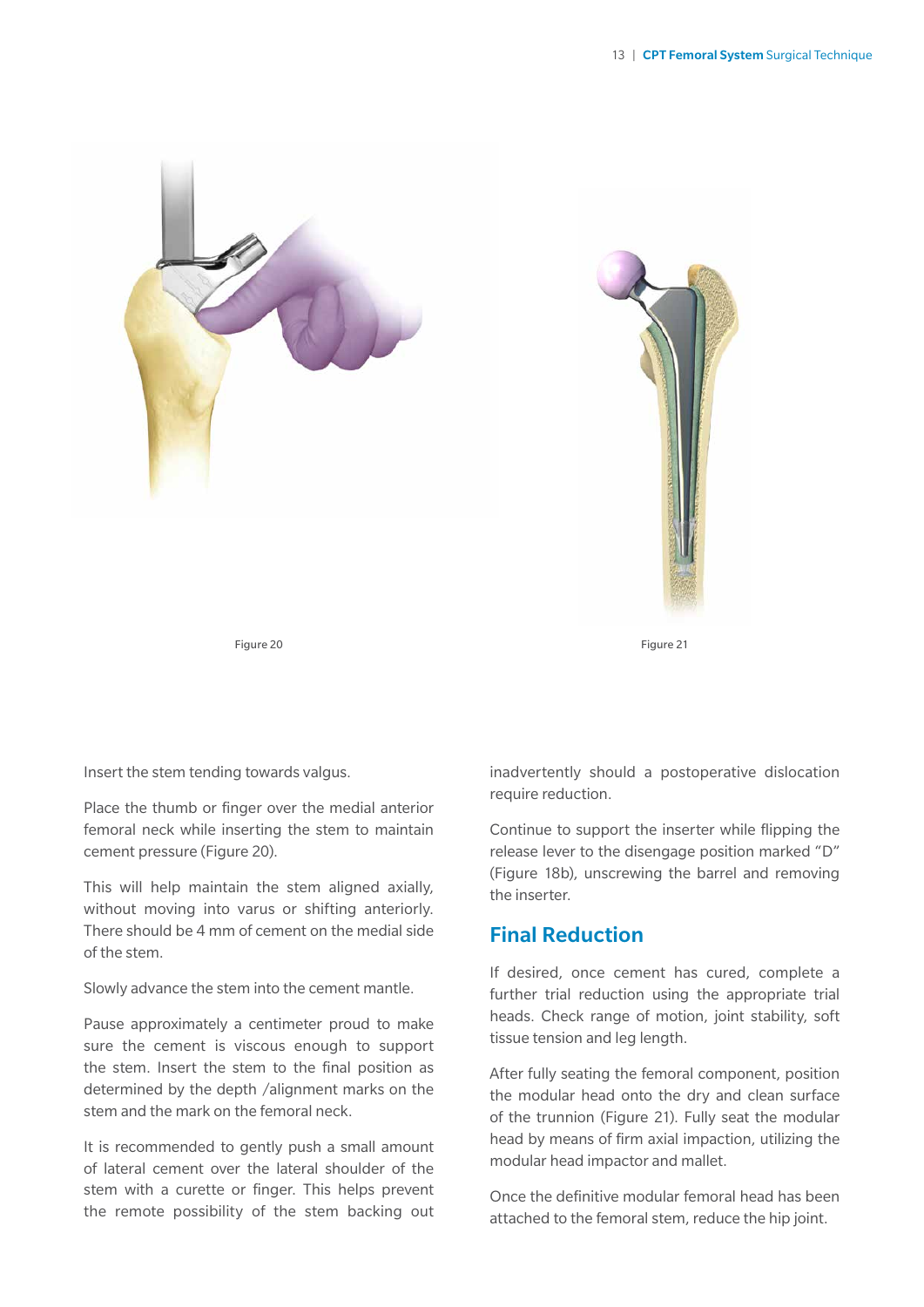

Figure 22

## Implant Removal

Should a CPT femoral component ever require removal, a stem extractor adapter is included in the General Instrument Set (Figure 22).

**● Note:** The stem inserter is not intended for use to remove the stem. A stem extractor adapter is included in the general instrument set for this purpose.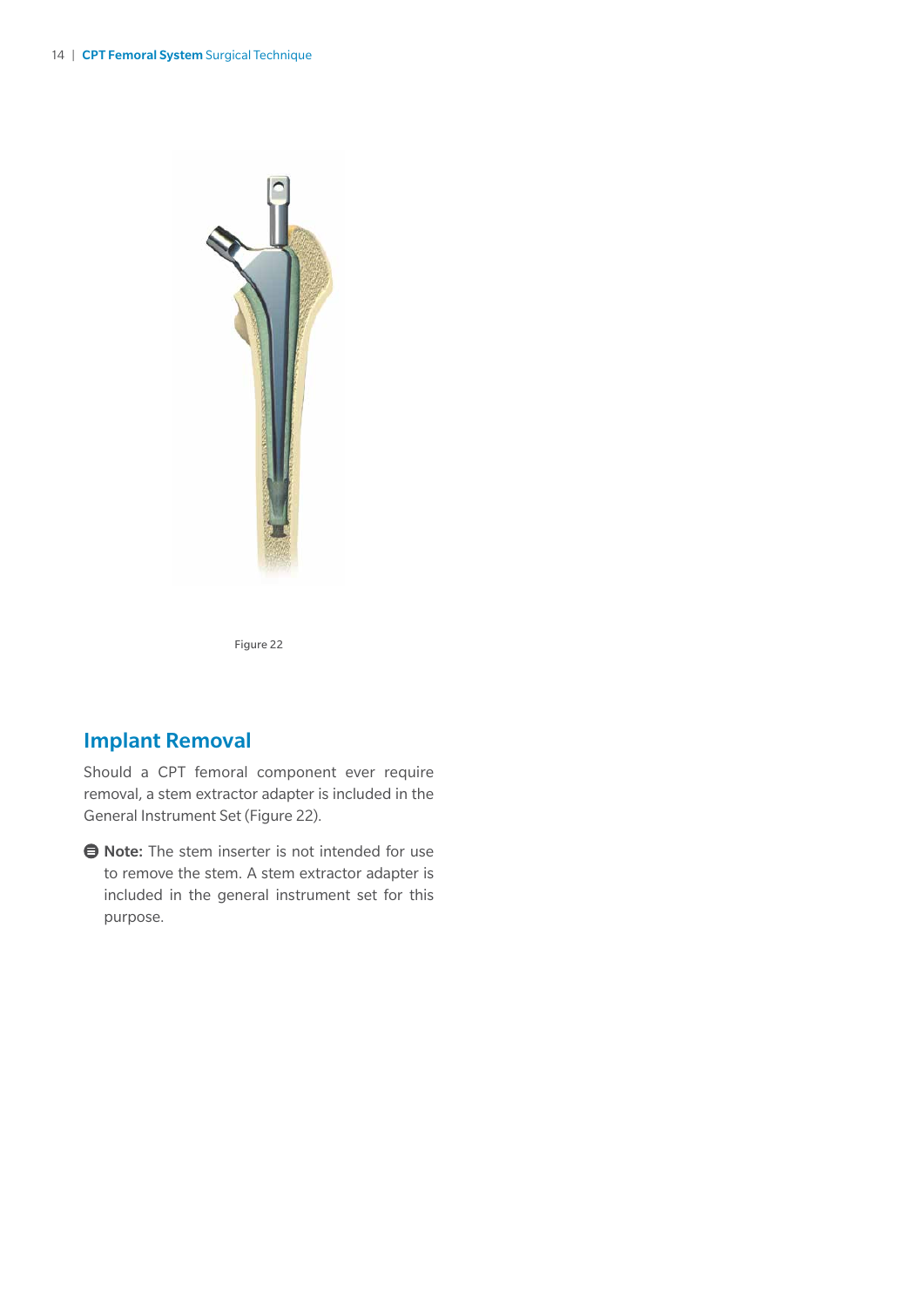

| <b>Product No.</b>           | <b>Stem Size</b><br>(mm) | $\mathbf{A}$<br><b>Stem</b><br>Length<br>(mm) | $\mathsf B$<br>$\mathsf{C}$<br>Offset (mm)<br>Offset (mm)<br><b>When Head/Neck Component</b><br><b>When Head/Neck Component</b><br>Selected is:<br>Selected is: |           |        |      |         |        |                  |        | D<br>A/P<br><b>Width</b> | E<br>M/L<br><b>Width</b> |      |      |
|------------------------------|--------------------------|-----------------------------------------------|-----------------------------------------------------------------------------------------------------------------------------------------------------------------|-----------|--------|------|---------|--------|------------------|--------|--------------------------|--------------------------|------|------|
| Small                        |                          |                                               |                                                                                                                                                                 |           |        |      |         |        |                  |        |                          |                          |      |      |
| 00-8114-040-00               | X-Small                  | 85                                            | 25                                                                                                                                                              | 28        | 31     | 34   | 37      | 21     | 23               | 25     | 27                       | 29                       | 7.0  | 8.0  |
| 00-8114-050-00               | Small                    | 95                                            | 27                                                                                                                                                              | 30        | 33     | 36   | 39      | 22     | 24               | 26     | 28                       | 30                       | 7.5  | 9.0  |
| <b>Standard Offset</b>       |                          |                                               | $-3.5$                                                                                                                                                          | $\pmb{0}$ | $+3.5$ | $+7$ | $+10.5$ | $-3.5$ | $\boldsymbol{0}$ | $+3.5$ | $+7$                     | $+10.5$                  |      |      |
| 00-8114-000-00               | 0-STD                    | 105                                           | 29                                                                                                                                                              | 32        | 35     | 37   | 40      | 24     | 26               | 28     | 30                       | 32                       | 7.5  | 9.0  |
| 00-8114-001-00               | 1-STD                    | 130                                           | 31                                                                                                                                                              | 34        | 37     | 39   | 42      | 24     | 26               | 28     | 30                       | 32                       | 9.0  | 10.5 |
| 00-8114-002-00               | 2-STD                    | 130                                           | 33                                                                                                                                                              | 36        | 38     | 41   | 44      | 24     | 26               | 28     | 30                       | 32                       | 9.0  | 13.0 |
| 00-8114-003-00               | 3-STD                    | 130                                           | 35                                                                                                                                                              | 37        | 40     | 43   | 46      | 24     | 26               | 28     | 30                       | 32                       | 9.0  | 15.5 |
| 00-8114-004-00               | 4-STD                    | 130                                           | 35                                                                                                                                                              | 38        | 41     | 44   | 46      | 24     | 26               | 28     | 30                       | 32                       | 10.0 | 17.5 |
| 00-8114-005-00               | 5-STD                    | 130                                           | 37                                                                                                                                                              | 40        | 43     | 45   | 48      | 24     | 26               | 28     | 30                       | 32                       | 10.0 | 20.0 |
| <b>Extended Offset</b>       |                          |                                               |                                                                                                                                                                 |           |        |      |         |        |                  |        |                          |                          |      |      |
| 00-8114-000-10               | 0-EXT                    | 105                                           | 34                                                                                                                                                              | 37        | 40     | 42   | 45      | 24     | 26               | 28     | 30                       | 32                       | 7.5  | 9.0  |
| 00-8114-001-10               | $1-EXT$                  | 130                                           | 36                                                                                                                                                              | 39        | 42     | 44   | 47      | 24     | 26               | 28     | 30                       | 32                       | 9.0  | 10.5 |
| 00-8114-002-10               | 2-EXT                    | 130                                           | 38                                                                                                                                                              | 41        | 43     | 46   | 49      | 24     | 26               | 28     | 30                       | 32                       | 9.0  | 13.0 |
| 00-8114-003-10               | 3-EXT                    | 130                                           | 40                                                                                                                                                              | 42        | 45     | 48   | 51      | 24     | 26               | 28     | 30                       | 32                       | 9.0  | 15.5 |
| 00-8114-004-10               | 4-EXT                    | 130                                           | 40                                                                                                                                                              | 43        | 46     | 48   | 51      | 24     | 26               | 28     | 30                       | 32                       | 10.0 | 17.5 |
| 00-8114-005-10               | 5-EXT                    | 130                                           | 42                                                                                                                                                              | 45        | 47     | 50   | 53      | 24     | 26               | 28     | 30                       | 32                       | 10.0 | 20.0 |
| <b>Extra Extended Offset</b> |                          |                                               |                                                                                                                                                                 |           |        |      |         |        |                  |        |                          |                          |      |      |
| 00-8114-002-30               | 2-XEXT                   | 130                                           | 43                                                                                                                                                              | 46        | 48     | 51   | 54      | 29     | 31               | 33     | 35                       | 37                       | 9.0  | 13.0 |
| 00-8114-003-30               | 3-XEXT                   | 130                                           | 45                                                                                                                                                              | 47        | 50     | 53   | 56      | 29     | 31               | 33     | 35                       | 37                       | 9.0  | 15.5 |
| 00-8114-004-30               | 4-XEXT                   | 130                                           | 45                                                                                                                                                              | 48        | 51     | 53   | 56      | 29     | 31               | 33     | 35                       | 37                       | 10.0 | 17.5 |
| 00-8114-005-30               | 5-XEXT                   | 130                                           | 47                                                                                                                                                              | 50        | 52     | 55   | 58      | 29     | 31               | 33     | 35                       | 37                       | 10.0 | 20.0 |
| <b>Revision-Long</b>         |                          |                                               |                                                                                                                                                                 |           |        |      |         |        |                  |        |                          |                          |      |      |
| 00-8114-002-18               | 2,180 mm                 | 180                                           | 33                                                                                                                                                              | 36        | 38     | 41   | 44      | 24     | 26               | 28     | 30                       | 32                       | 9.5  | 13.0 |
| 00-8114-012-18               | 2,180 mm VN              | 180                                           | 33                                                                                                                                                              | 36        | 38     | 41   | 44      | 39     | 41               | 43     | 45                       | 47                       | 9.5  | 13.0 |
| 00-8114-003-18               | 3,180 mm                 | 180                                           | 40                                                                                                                                                              | 42        | 45     | 48   | 51      | 24     | 26               | 28     | 30                       | 32                       | 9.5  | 16.0 |
| 00-8114-013-18               | 3, 180 mm VN             | 180                                           | 40                                                                                                                                                              | 42        | 45     | 48   | 51      | 39     | 41               | 43     | 45                       | 47                       | 9.5  | 16.0 |
| 00-8114-004-20               | 4,200 mm                 | 200                                           | 40                                                                                                                                                              | 43        | 46     | 49   | 51      | 24     | 26               | 28     | 30                       | 32                       | 11.0 | 16.0 |
| 00-8114-004-23               | 4,230 mm                 | 230                                           | 40                                                                                                                                                              | 43        | 46     | 49   | 51      | 24     | 26               | 28     | 30                       | 32                       | 11.0 | 16.0 |
| 00-8114-004-26               | 4,260 mm                 | 260                                           | 40                                                                                                                                                              | 43        | 46     | 49   | 51      | 24     | 26               | 28     | 30                       | 32                       | 11.0 | 16.0 |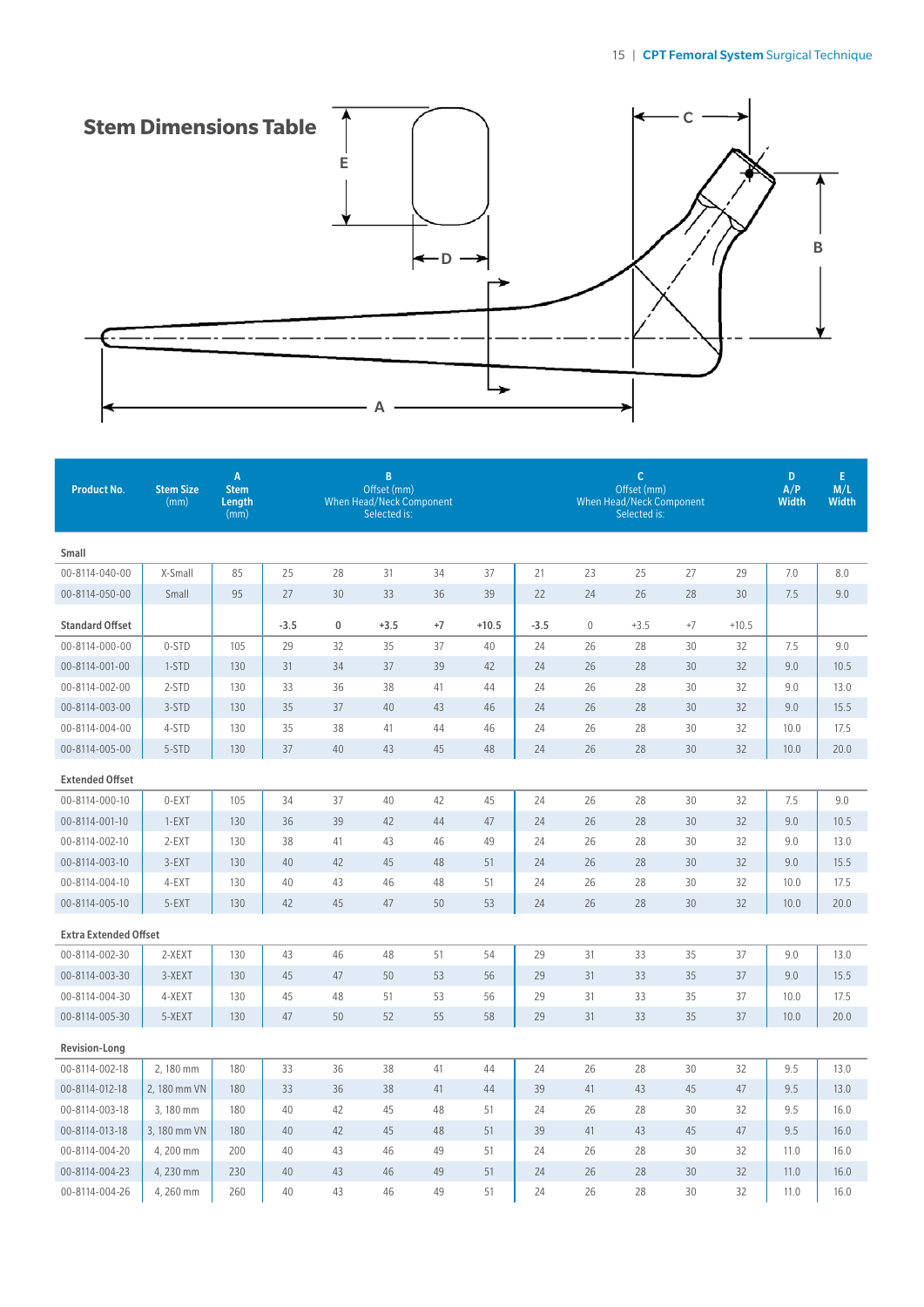#### **References**

- 1. Weidenhielm, LRA. *et al*. Cemented collarless (Exeter-C.P.T.) femoral components versus cementless collarless (P.C.A.) 2-14 year follow-up evaluation. *Journal of Arthroplasty*. 10(5):592- 7.1995.
- 2. Malchau, H. *et al*. Prognosis of total hip replacement. Scientific exhibition at: *65th Annual Meeting of The American Academy of Orthopaedic Surgeons;* New Orleans, Louisiana. March 1998.
- 3. Fowler, JL. *et al*. Experience with the Exeter total hip replacement since 1970. *The Orthopedic Clinics of North America*. 19:477. 1988.
- 4. Yates, P. *et al*. Collarless polished tapered stem. *Journal of Arthroplasty*. 17(2):189-195. 2002.
- 5. 2013 Danish Hip Replacement Register, 135.
- 6. Lee, AJC. *et al*. Time-dependent properties of polymethylmethacrylate bone cement. *Interfaces in Total Hip Arthroplasty*. 11-19. 2000.
- 7. McKellop, H. *et al*. Viscoelastic creep properties of PMMA surgical cement. Presented at: *The Third World Biomaterials Congress;* Kyoto, Japan. April 1988.
- 8. Data on file at Zimmer Biomet
- 9. Malchau, H., *et al*. Prognosis of Total Hip Replacement, Scientific Exhibition presented at the *69th Annual Meeting of the American Academy of Orthopaedic Surgeons.* Dallas, USA. February 2002.